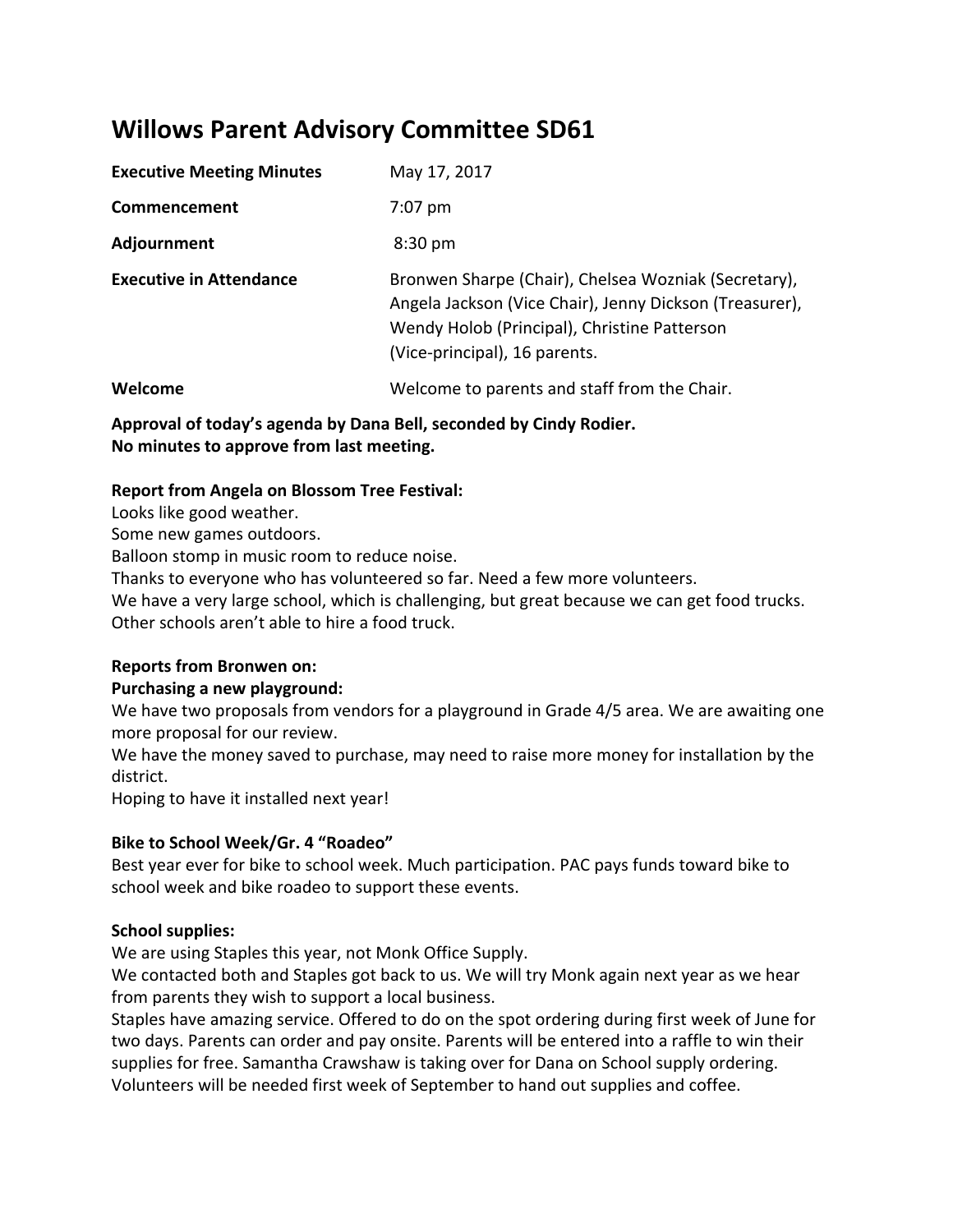## **Oak Bay Tea Party Parade participation:**

Last year we had less than 30 people, children and parents included, in attendance. We would like to have a larger presence.

Kids need an adult with them. Can leave a kid with another parent. Can't just drop your kids. Try to position ourselves in front of preschool, not behind, as we run over them. They can't move fast enough to avoid our bikes and scooters!

How can we motivate parents and kids to participate? Brainstorming:

Give kids candy? Give kids a chance to win a sheet of tickets for rides/games? Do we try and get the grade 5 kids interested in participating as a last hurrah? Competitions for most in a class, best decorated, could win a pizza lunch? Hat parade. Make silly hats, wear silly hats?

### **Staff Appreciation Lunch:**

Every year we host a lunch for the staff on a pro-D day. Catering by Truffles is already booked. Going to ask Grade 5 parents to help host this lunch as a last thank you. Last volunteer request of the year.

**Communications:** We are hoping to get everyone onto the PAC Facebook page. This will help distribute information and support parents and students.

# **Kim Kuran report on the hot lunch program:**

Until now, sushi by Fujiya. Fujiya will no longer be able to supply our school with sushi as of next year. Maybe in the future. Kim has contacted all other local Sushi establishments, as well as Thrifty's. Thrifty's is higher priced but will deliver. In deliberations, work in process. Team of parents doing pick up of food so far. Looking for volunteers to help with pick up at lunch. Pizza continues as is, well supplied and received.

#### **Report on the Budget from Jenny Dickson.**

Revenue: We collected \$2000 more in contributions than expected. Blossom Tree Festival breaks even. Collected \$2800 more than expected from pizza. Expenses: Home reading books to be spent \$1000. Vic Sings happens every other year. We will spend \$1400 this year. On budget for pizza, over budget for sushi. Sushi line increased for new sushi provider next year. \$10 000 allocated this year to playground. No gaming revenue last year, we got our grant this year. Not all field trips have been used to date. Hopefully teachers will use this money. We will email out to teachers reminding to use or donate to another class.

Student recognition. \$1000, not spent. Discussed. New plans for possible recognition of Grade 5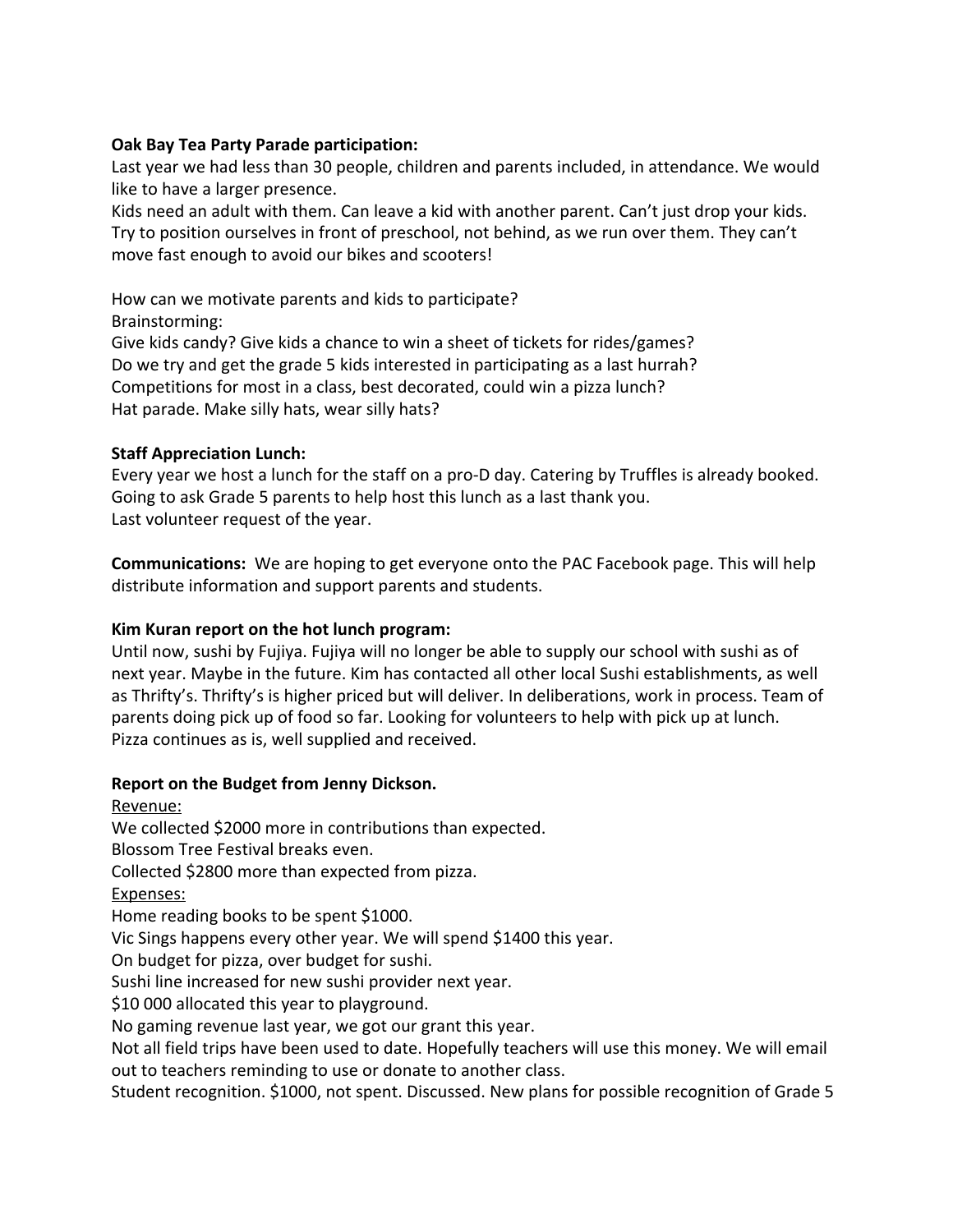students championed by Lorraine Powell.

Outdoor equipment, plan to spend this money on basketball nets.

Still \$1000 to spend, ideas? Purchase more gaga balls from "Cliff's pits."

#### Proposed budget for 2017/18:

Changes: Increase projected revenue from parent contributions. Pizza lunch revenue increase to reflect this year. Vic Sings runs every other year, so no expense next year. Library will get increased funding to \$1500 as asked by librarian. Plan to increase money again next year by another \$500 to get to \$2000. Increased cost of sushi. We hope it won't be too expensive. Crossing guard value decreased to reflect the number of guards we have. Student clubs have increased as we have some interest from teachers. Coding club (Powell), STEM projects (Henry). We will support with funding.

### Playground fund:

Total \$54 500, with sausage fest money: \$62 900.

Do we do another fundraising event? Casino night? Can do a "serving it right" ticket and get permission to have alcohol on site. Gaming license may be needed to gamble. Possible future discussion, **we are a fundraising free school**.

# **Nominations for PAC 2017/18:**

PAC Chair: Cindy Rodier nominated by Bronwen Sharpe, nomination accepted by Cindy Rodier. Vice Chair: Angela Jackson (Angela needs a shadow as this will be her last year).

PAC Secretary: Chelsea Wozniak

PAC Treasurer: Jenny Dickson

Past PAC Chair: Bronwen Sharpe

VCPAC: Loring Trent nominated by Chelsea Wozniak, accepted by Loring Trent.

Very important role to know what is happening in our district as we grow.

Member at Large: Communications

No member present are opposed to adding this new role to our PAC.

Jean Pakvis nominated by Bronwen Sharpe and accepted.

CPF rep: Stephanie Novak

Kindergarten Liaison Rep: Chair has a member in mind, not present

Class Rep Coordinator: Kelli Van Leeuwen nominated for class rep coordinator, accepted.

Hot Lunch Coordinator: Kim Kuran, Michele Montgomery

Lice Check Coordinator: Kim Kuran, Margeurita Chapman, Emma Mister

School Supplies Coordinator: Samantha Crawshaw

Emergency Preparedness: Greg Swan and Loring Trent nominated and accepted to be a part of this team.

Hospitality: Alyson Enge and Fiona Auld

Welcome to Willows: Natasha Stott will continue and Kristina Millen will help.

New role to create: Allergy Liaison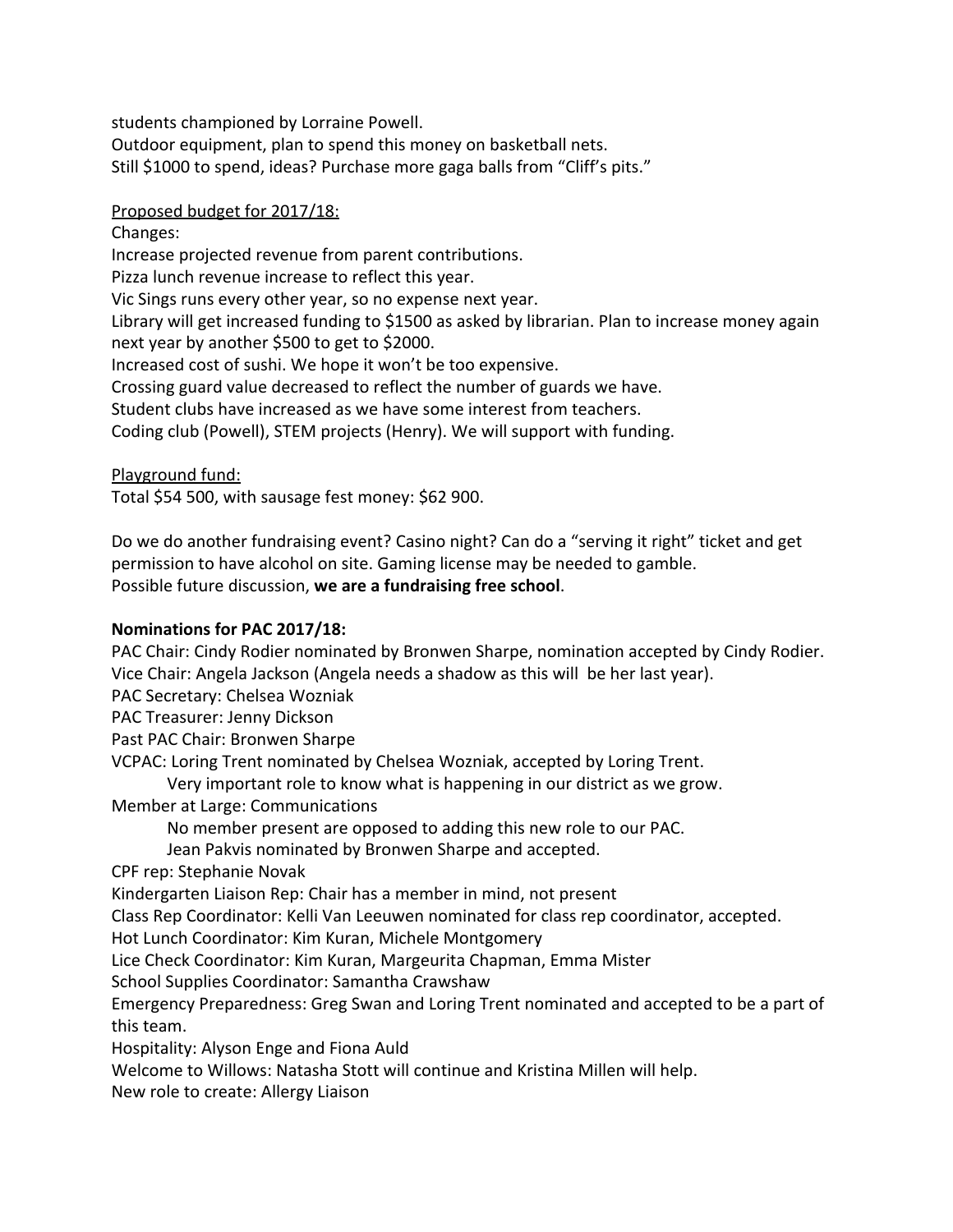Context: Kristina Millen: son has a nut allergy. Liaison for kids with allergies between parents and teachers.

No member opposed to creating the role, Nominated by Bronwen Sharpe, Nomination accepted by Kristina Millen.

For future: The fast way to do this process is to "ask to pass the slate as presented?" rather than each individual one by one.

Thank you for everyone's effort and interest in volunteering.

### **The next PAC meeting is Wednesday, June 21, 2017, 7 pm – 8:30 pm**